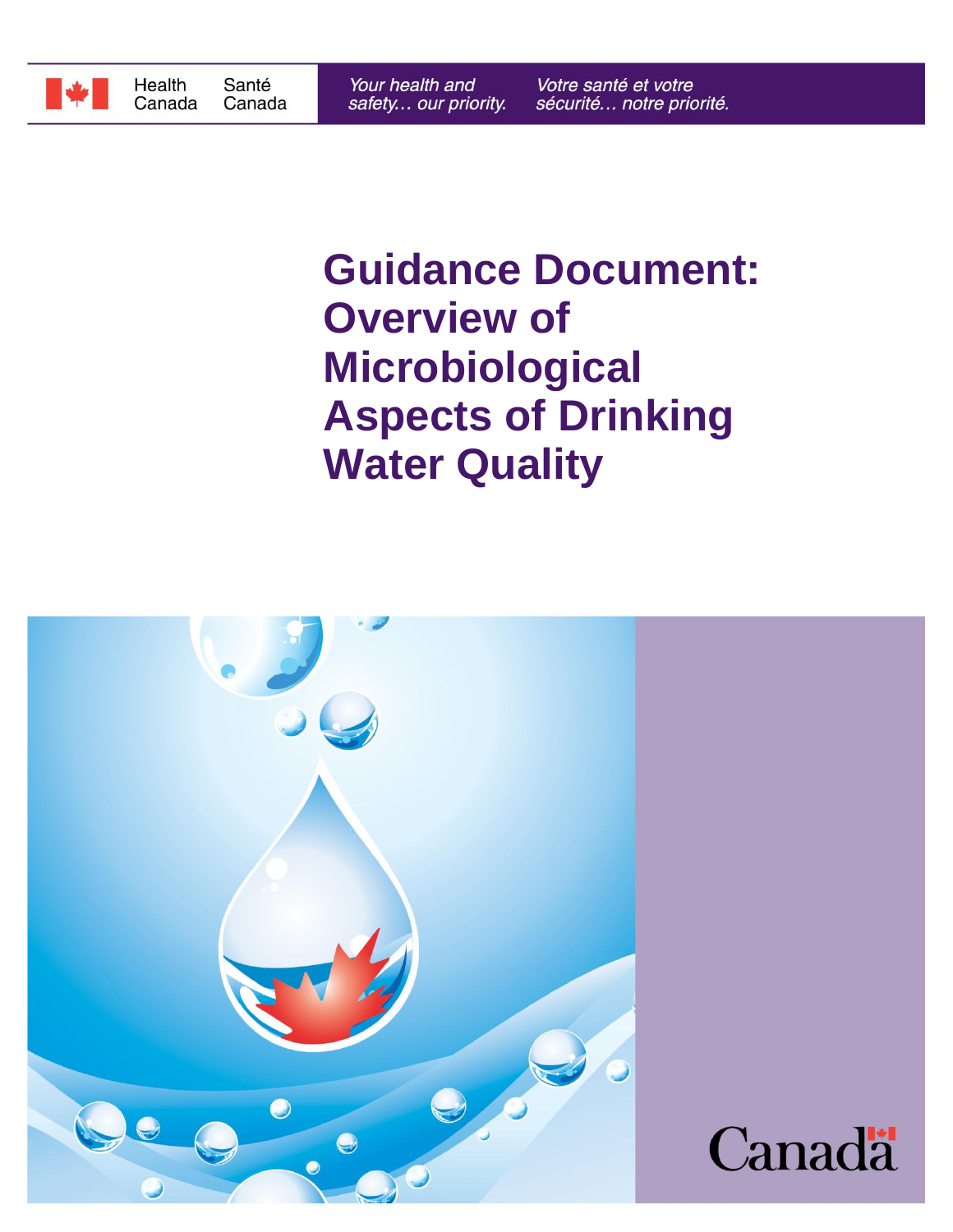*world as measured by longevity, lifestyle and effective use of the public health care system. all of Canada's people and to making this country's population among the healthiest in the maintain and improve their health. Health Canada is committed to improving the lives of Health Canada is the federal department responsible for helping the people of Canada*

of Microbiological Aspects of Drinking Water Quality Guidelines for Canadian Drinking Water Quality: Guidance Document - Overview

is available on Internet at the following address:

publications/water-quality.html www.canada.ca/en/health-canada/services/environmental-workplace-health/reports-

Également disponible en français sous le titre :

d'orientation –Aperçu des aspects microbiologiques de la qualité de l'eau potable Recommandations pour la qualité de l'eau potable au Canada : Document

To obtain additional information, please contact:

E-mail: hc.publications-publications.sc@canada.ca TTY: 1-800-465-7735 Fax: 613-941-5366 Toll free: 1-866-225-0709 Tel.: 613-957-2991 Ottawa, ON K1A 0K9 Address Locator 0900C2 Health Canada

© Her Majesty the Queen in Right of Canada, as represented by the Minister of Health, 2021

Published: March 2021

provided the source is fully acknowledged. This publication may be reproduced for personal or internal use only without permission

Cat: H144-79/1-2021E-PDF ISBN: 978-0-660-37135-1 Pub: 200403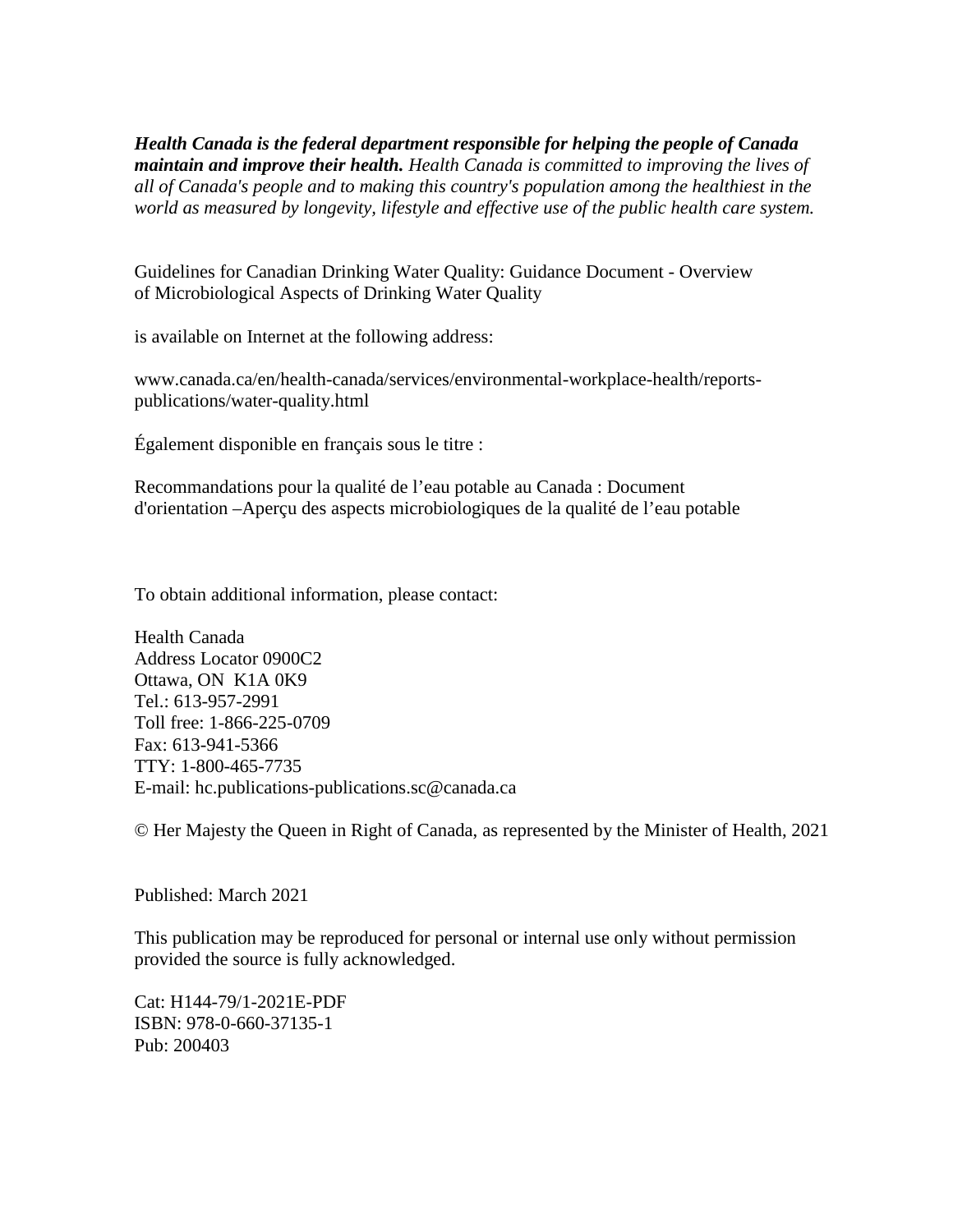This document may be cited as follows:

Health Canada (2021). Guidance document: Overview of the microbiological aspects of drinking water quality. Water and Air Quality Bureau, Healthy Environments and Consumer Safety Branch, Health Canada, Ottawa, Ontario. (Catalogue H144-79/1-2021E-PDF).

The document was prepared in collaboration with the Federal-Provincial-Territorial Committee on Drinking Water of the Federal-Provincial-Territorial Committee on Health and the Environment.

Any questions or comments on this document may be directed to: Tel.: 1-833-223-1014 (toll free) E-mail: hc.water-eau.sc@canada.ca

Other documents developed as part of the Guidelines for Canadian Drinking Water Quality can be found on the following web page: [https://www.canada.ca/en/health](https://www.canada.ca/en/health-canada/services/environmental-workplace-health/reports-publications/water-quality.html)[canada/services/environmental-workplace-health/reports-publications/water-quality.html](https://www.canada.ca/en/health-canada/services/environmental-workplace-health/reports-publications/water-quality.html)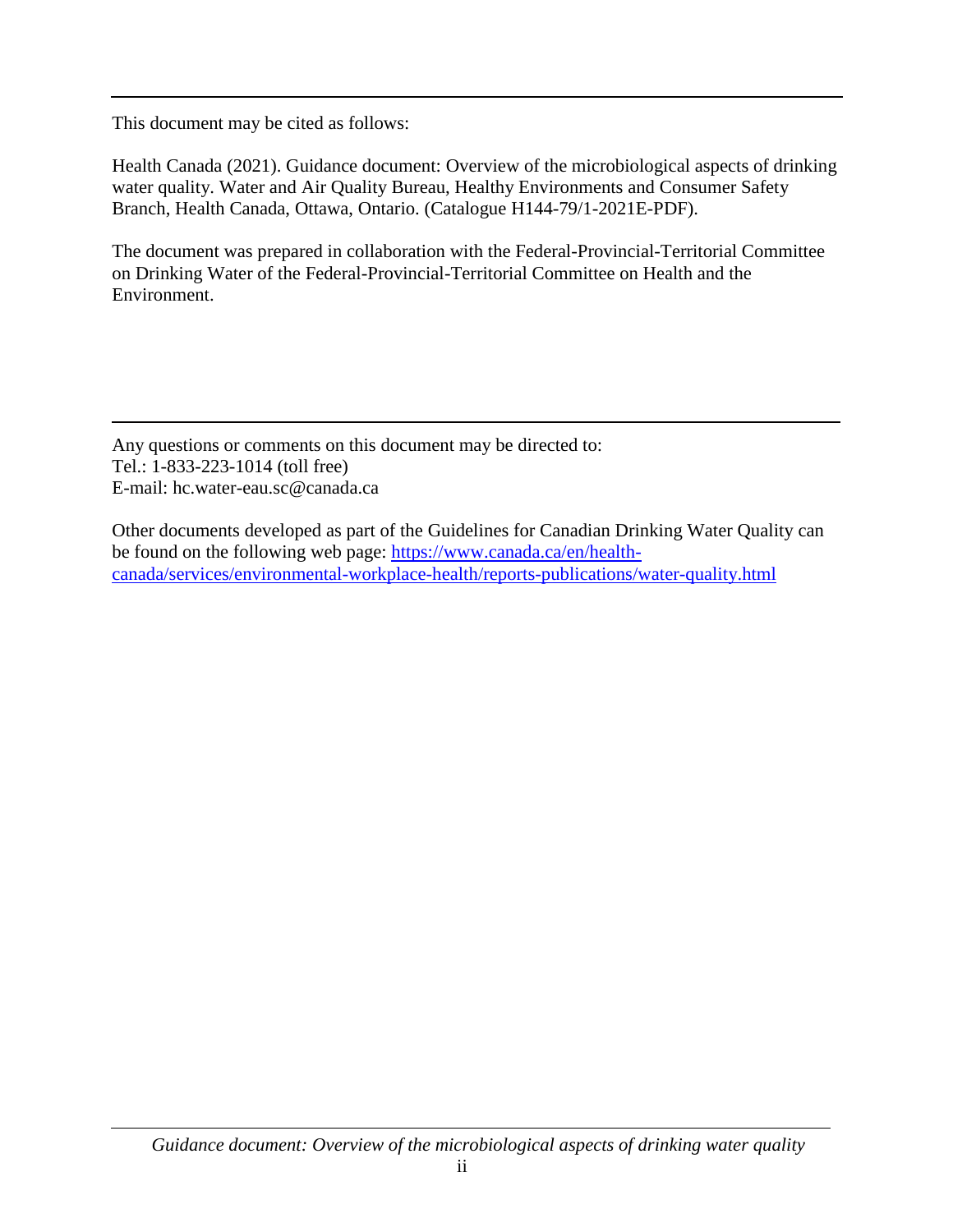# **Table of Contents**

| 1.0 |     |       |  |  |  |  |  |
|-----|-----|-------|--|--|--|--|--|
| 2.0 |     |       |  |  |  |  |  |
|     | 2.1 |       |  |  |  |  |  |
|     | 2.2 |       |  |  |  |  |  |
|     | 2.3 |       |  |  |  |  |  |
|     | 2.4 |       |  |  |  |  |  |
|     | 2.5 |       |  |  |  |  |  |
|     | 2.6 |       |  |  |  |  |  |
| 3.0 |     |       |  |  |  |  |  |
|     | 3.1 |       |  |  |  |  |  |
|     |     | 3.1.1 |  |  |  |  |  |
|     |     | 3.1.2 |  |  |  |  |  |
|     |     | 3.1.3 |  |  |  |  |  |
|     | 3.2 |       |  |  |  |  |  |
|     |     | 3.2.1 |  |  |  |  |  |
|     |     | 3.2.2 |  |  |  |  |  |
|     |     |       |  |  |  |  |  |
|     |     | 3.2.4 |  |  |  |  |  |
|     | 3.3 |       |  |  |  |  |  |
|     |     | 3.3.1 |  |  |  |  |  |
|     |     | 3.3.2 |  |  |  |  |  |
|     | 3.4 |       |  |  |  |  |  |
| 4.0 |     |       |  |  |  |  |  |
| 5.0 |     |       |  |  |  |  |  |
|     |     |       |  |  |  |  |  |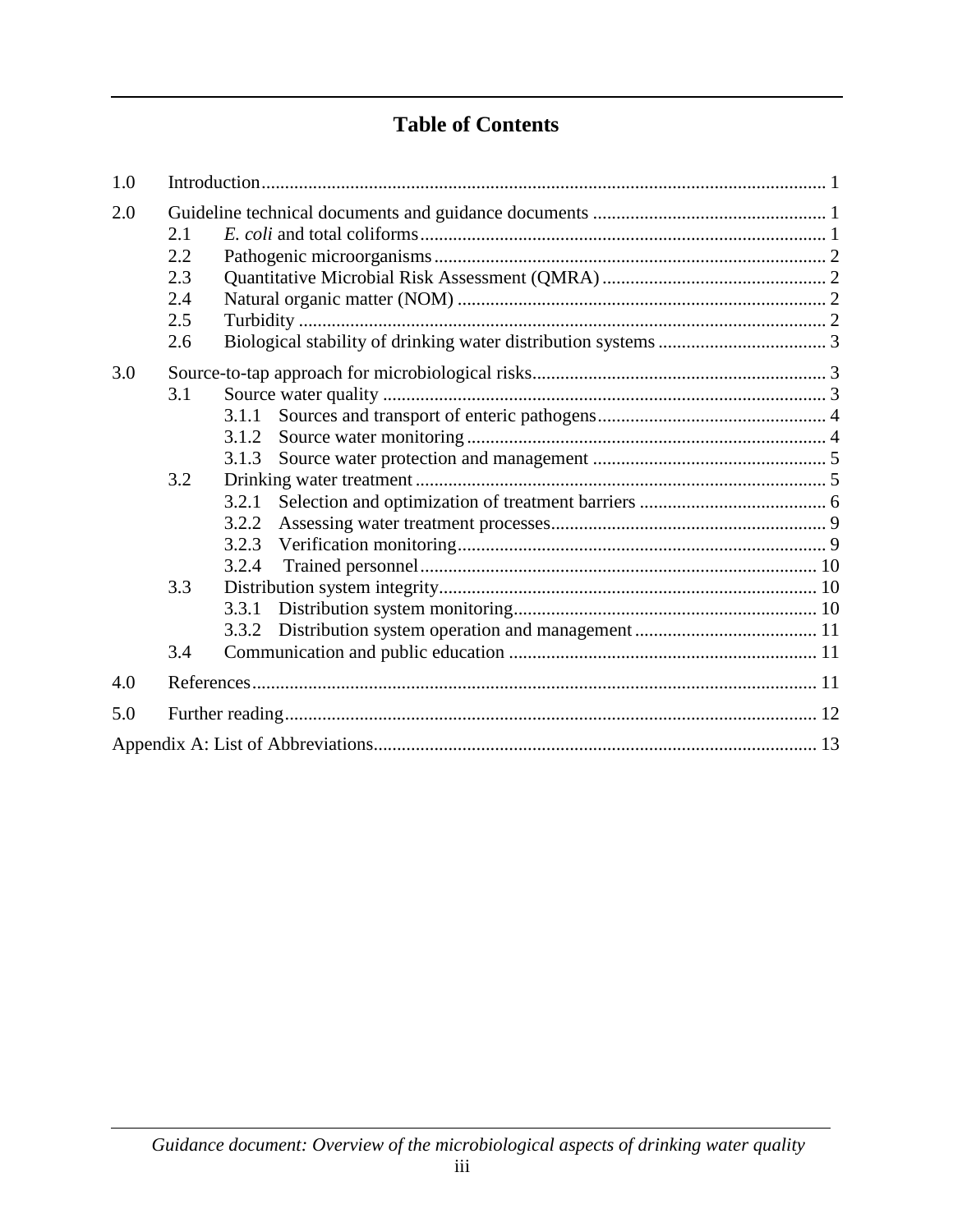# **Overview of the Microbiological Aspects of Drinking Water Quality**

## <span id="page-4-0"></span>**1.0 Introduction**

The provision of reliable, safe drinking water requires water utilities to take a holistic approach to the management of drinking water supplies. A holistic approach considers risks from all potential contaminants (microbiological, chemical and radiological) in a supply and allows the development of risk management strategies that prioritize risks and minimize potential impacts on human health. There are many examples of risk management approaches for drinking water systems, such as the source-to-tap approach used in the *Guidelines for Canadian Drinking Water Quality* (GCDWQ) and the water safety plan approach developed by the World Health Organization (WHO) (WHO, 2004). These approaches can be applied to both municipal and residential scale systems. It is widely recognized that microbiological risks are considered a top priority in drinking water management and that the microbiological quality of drinking water should never be compromised. This document integrates the relevant microbiological considerations found in the various documents developed as part of the GCDWQ in order to illustrate their use as part of a source-to-tap approach.

The guideline technical documents and guidance documents should be consulted for detailed information on using the parameters related to microbiological quality to understand the water quality in each component of the drinking water system including the source water, during the treatment processes, and in the treated and distributed drinking water. The list of documents that should be consulted for further information can be found in section  $5.0$ .

## <span id="page-4-1"></span>**2.0 Guideline technical documents and guidance documents**

Specific guideline technical documents and guidance documents developed as part of the GCDWQ focus on microbiological risks. They address methods and parameters that are used to assess water quality, as well as the removal and inactivation of specific groups of human pathogens. These include documents on *Escherichia coli* (*E*. *coli*), total coliforms, enterococci, enteric protozoa, enteric viruses, other waterborne pathogens, quantitative microbial risk assessment (QMRA), natural organic matter (NOM), turbidity, and various parameters for monitoring the biological stability of drinking water distribution systems. These documents are briefly discussed below.

## <span id="page-4-2"></span>**2.1** *E. coli* **and total coliforms**

*E. coli* and total coliforms are bacterial indicators that are used to verify the quality of the drinking water. The primary role of *E. coli* is as an indicator of fecal contamination, whereas total coliforms are used to indicate changes in water quality. Monitoring for these indicators is one of the measures used to determine groundwater vulnerability and surface water quality, and to verify that water has been adequately treated and safely distributed. Enterococci is a complementary bacterial indicator of fecal contamination. It can be used to supplement *E. coli*  and total coliforms monitoring programs, particularly for groundwater sources that are vulnerable to fecal contamination and in distribution systems that experience frequent disruptions to their systems.

1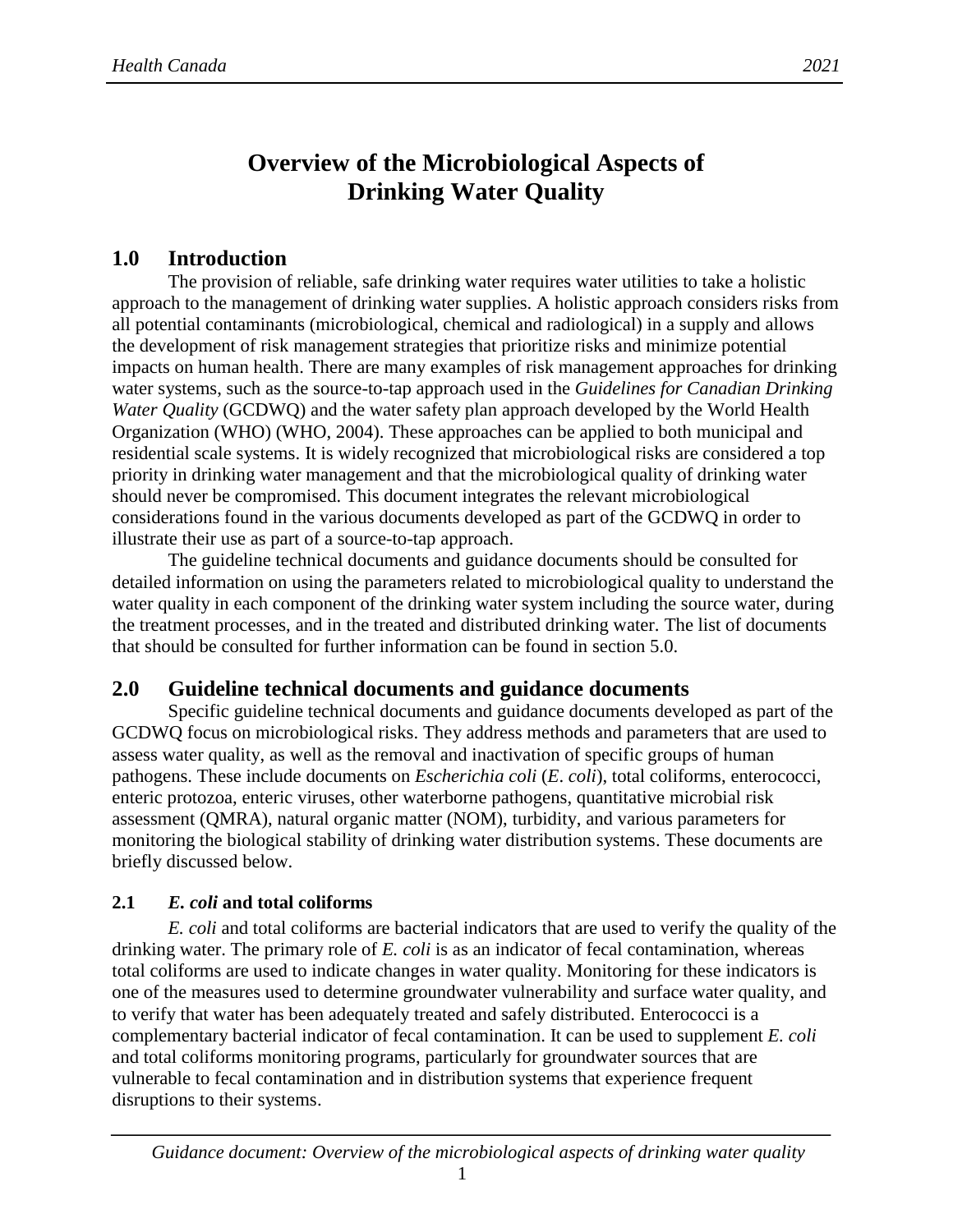## <span id="page-5-0"></span>**2.2 Pathogenic microorganisms**

Health-based treatment goals are set for enteric protozoa and enteric viruses. The healthbased treatment goal for the enteric protozoa *Giardia* and *Cryptosporidium* (oo)cysts is a minimum 3 log removal and/or inactivation in surface waters and in groundwater under the direct influence of surface waters (GUDI). The health-based treatment goal for enteric viruses is a minimum 4 log removal and/or inactivation for all water sources, including groundwater sources. The responsible authority may choose to allow a groundwater source to have less than the recommended minimum 4 log reduction if the assessment of the drinking water system meets the provincial or territorial requirements in place to ensure that the risk of enteric virus presence is minimal. Source water assessments may determine that log reductions greater than the minimum requirements are necessary to produce water of an acceptable microbiological quality.

Guidance on risks from numerous other pathogens which may be found in drinking water sources (e.g., *Legionella, Mycobacteria*) and how these risks can be minimized through the application of a source-to-tap approach, is also available in the guidance document on waterborne pathogens.

## <span id="page-5-1"></span>**2.3 Quantitative Microbial Risk Assessment (QMRA)**

QMRA is used to support the health-based treatment goals for enteric protozoa and enteric viruses. QMRA uses mathematical modelling and relevant information on source water quality data, treatment barrier information and pathogen-specific characteristics to estimate the risk from pathogenic microorganisms in a drinking water source. Using Canadian data, this process shows that the health-based treatment goals for enteric protozoa and enteric viruses are the minimum reductions necessary to meet the tolerable or acceptable level of risk of  $10^{-6}$ disability-adjusted life years (DALYs) per person per year. In many source waters, log reductions greater than the minimum requirements may be necessary. The benefit of using a QMRA approach is that assessments can include site-specific information to investigate how changes in the source water quality or the addition or optimization of treatment barriers can impact the microbiological quality of the drinking water being produced. Although QMRA approaches can range from screening assessments that use simple point estimates to full probabilistic risk assessments that include uncertainty analysis, the approach used should only be as complicated as necessary to make decisions on the risk management options.

## <span id="page-5-2"></span>**2.4 Natural organic matter (NOM)**

NOM is a mixture of organic compounds found in all surface and subsurface waters. It has significant impacts on drinking water treatment processes and drinking water quality. NOM exerts a demand on coagulants and chemical disinfectants and interferes with ultraviolet (UV) disinfection, all of which can lead to a deterioration of pathogen log removal and inactivation capability. Seasonal and weather-related events can significantly affect the concentration and character of NOM. The NOM guidance document presents tools to monitor raw and treated water. Recognizing and responding to changes in NOM helps to ensure the production of water of acceptable microbiological quality.

## <span id="page-5-3"></span>**2.5 Turbidity**

Turbidity measurements have different implications and limits depending on the nature of the particle/organic matter and whether it is being monitored in the source water, during treatment processes or in the distribution system. High turbidity measurements or measurement fluctuations can indicate changes in source water quality, inadequate water treatment, or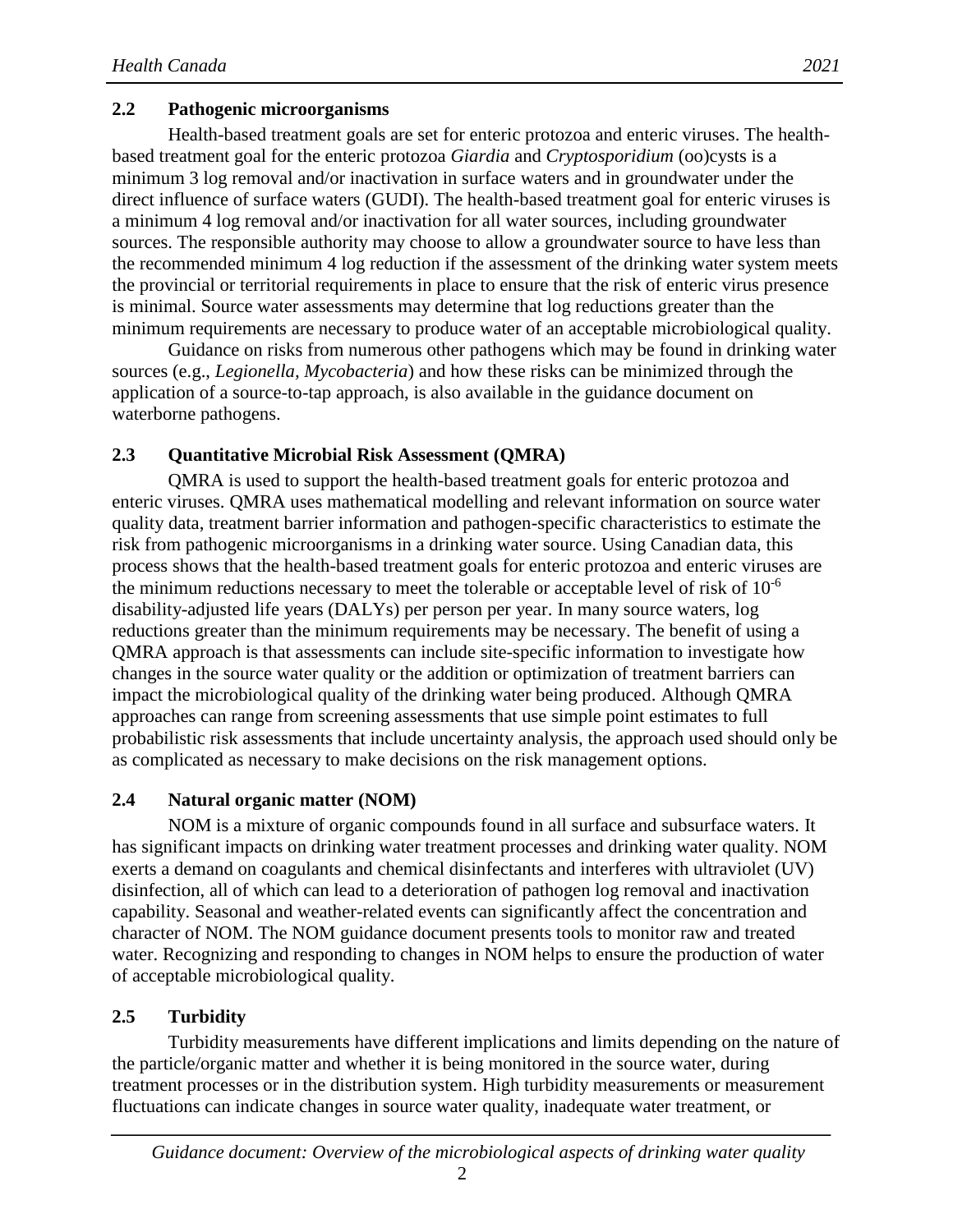disturbances in the distribution system that may impact the microbiological quality or safety of the water.

## <span id="page-6-0"></span>**2.6 Biological stability of drinking water distribution systems**

The guidance document on monitoring the biological stability of drinking water distribution systems discusses the causes of deterioration in microbiological quality in the distribution system. The guidance document presents methods and parameters that can be used to assess biological stability. A multi-parameter approach to monitoring is suggested. This may include traditional bacteriological indicators, disinfectant residual concentrations, adenosine triphosphate (ATP) measurements, as well as other physical and chemical parameters.

## <span id="page-6-1"></span>**3.0 Source-to-tap approach for microbiological risks**

Monitoring water for all pathogens that could be present in a drinking water system is not technically or economically feasible. Instead, a source-to-tap approach is used to remove or inactivate microbiological contaminants and thereby reduce the risk of exposure to pathogenic microorganisms to an acceptable level. This approach can be applied to both municipal and residential scale systems.

A source-to-tap approach for the management of drinking water requires a system assessment that involves: characterizing the source water; describing the treatment barriers that prevent or reduce contamination; highlighting the conditions that can result in contamination; and identifying control measures to mitigate those risks through the treatment and distribution systems to the consumer. The complexity of the system assessment will depend on the size and type of system. This approach is discussed in detail in "From source to tap: guidance on the multi-barrier approach to safe drinking water" (CCME, 2004). The present overview document does not provide a comprehensive list of activities and measures that should be implemented as part of a source-to-tap approach. Its purpose is to summarize how the *Guidelines for Canadian Drinking Water Quality* guideline technical documents and guidance documents should be used throughout the source-to-tap process to provide microbiologically safe drinking water.

## <span id="page-6-2"></span>**3.1 Source water quality**

Source water protection and management is an important first step to providing safe and reliable drinking water in a source-to-tap approach. To adequately understand a water source, it is important to carry out a source water assessment.

Source water assessments include the identification of current and potential fecal contamination sources in the watershed/aquifer (e.g., land uses), potential pathways and events by which the microbiological pathogens can make their way into the source water (e.g., surface runoff), and conditions likely to lead to peak concentrations (e.g., rainfall events). Depending on the water source, assessments should also include some source water monitoring for enteric protozoa and enteric viruses. Testing for microbiological indicators can also be used to provide information on fecal impacts. Given the impact that NOM can have on the treatment processes designed to produce microbiologically safe drinking water, the assessment should also include an understanding of NOM sources in the watershed/aquifer and the conditions that lead to changes in the concentration and/or character of NOM (e.g., precipitation/snowmelt events, algal blooms, drought, fire – see the guidance document on NOM).

Subsurface sources should have a comprehensive assessment conducted to determine if the source is vulnerable to contamination from fecal sources. This assessment should ideally include a hydrogeological assessment, and at a minimum, an evaluation of aquifer vulnerability,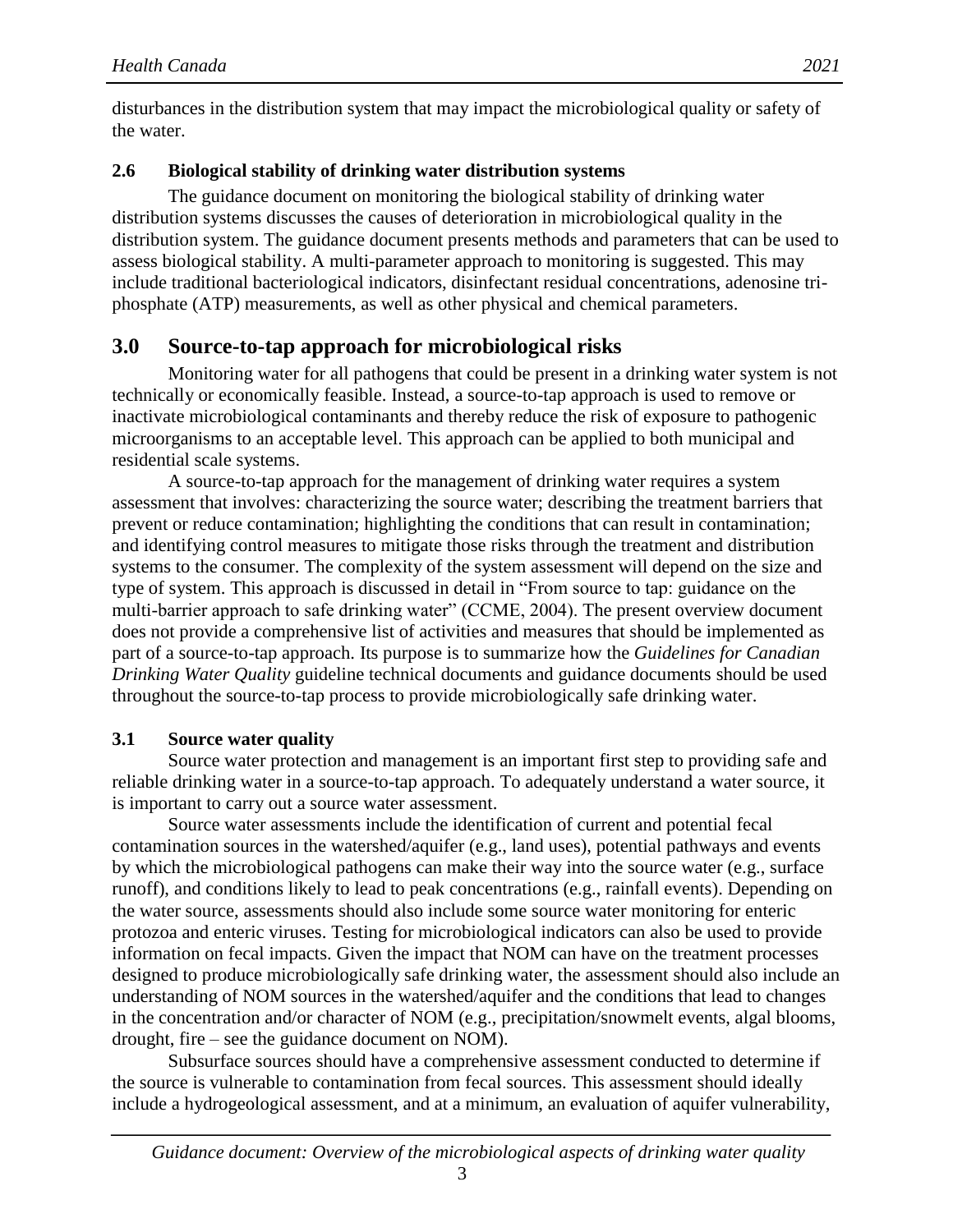well integrity, and a survey of activities and physical features in the area that could result in fecal contamination. Individual households with private wells should also assess well vulnerability to fecal contamination to determine if treatment is necessary. General guidance on well construction, maintenance, protection and testing is typically available from provincial/territorial authorities. All subsurface sources should be periodically reassessed.

#### <span id="page-7-0"></span>*3.1.1 Sources and transport of enteric pathogens*

In Canadian drinking water sources, the pathogens of greatest concern to human health are those that result from fecal contamination. Sources of human fecal matter, such as sewage treatment plant effluents, sewage lagoon discharges, combined sewer overflows, and improperly maintained septic systems have the potential to be significant sources of enteric protozoa, particularly *Giardia* and *Cryptosporidium* species, enteric viruses, and many bacterial pathogens. Fecal matter from animals is also considered an important source of enteric protozoa and bacterial pathogens, but is not a significant source of human pathogenic enteric viruses. Pathogens can be transported overland or through the subsurface to impact surface and groundwater sources. The extent of transport can be impacted by numerous factors such as land use, type of overlying soil and subsurface materials, and climatic factors such as drought, rainfall, and snowmelt.

#### <span id="page-7-1"></span>*3.1.2 Source water monitoring*

Source waters may be contaminated with any or all categories of enteric pathogens (protozoa, viruses, or bacteria), and monitoring may include *E*. *coli*, *Giardia, Cryptosporidium,* enteric viruses, NOM and turbidity. Monitoring should reflect both normal pathogen loads in the water source and peak events. The conditions that are likely to lead to peak events can be identified using information about sources of fecal contamination from a source water assessment, together with historical data on rainfall, snowmelt, river flow, NOM and turbidity measurements.

Surface water and GUDI sources may be contaminated with protozoa, viruses and bacteria. Protocols for assessing whether subsurface sources are GUDI or non-GUDI may differ between jurisdictions and guidance should be obtained from the responsible drinking water authority. In surface water and GUDI sources, *E. coli,* turbidity, and NOM measurements are used to signify changing conditions, such as a decline in source water quality, higher loadings of pathogens and increased challenges to filtration and/or disinfection. They are typically measured on an ongoing basis (e.g., continuous, daily or weekly). If used, enterococci could also be monitored on a routine basis or during periods of targeted sampling, depending on the goal of the monitoring. *Giardia*, *Cryptosporidium* and enteric virus monitoring data help determine the types and level of treatment that should be in place to produce water that meets an acceptable level of risk from these pathogens. Monitoring for these pathogens is not practical on a routine basis but can be carried out less frequently (monthly, or during peak events).

Where source water sampling and analysis for *Giardia*, *Cryptosporidium,* and enteric viruses are not feasible (e.g., small supplies), pathogen concentrations can be estimated by taking into account information obtained from the source water assessment along with other water quality parameters that can provide information on the risk and/or level of fecal contamination in the water. To ensure that the drinking water is microbiologically safe, the application of disinfection or filtration processes should account for the variability and uncertainty in the source water quality data.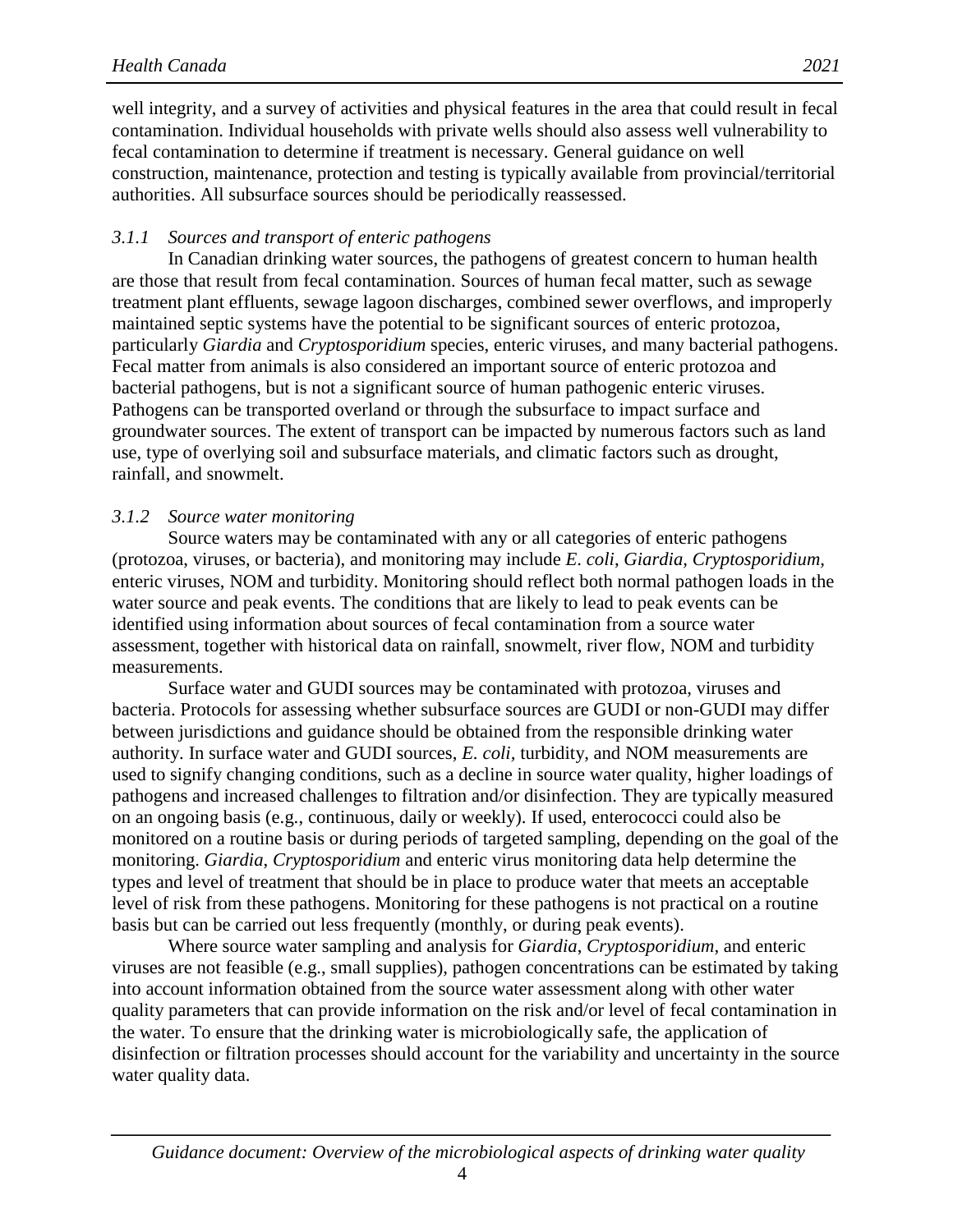Subsurface sources that are found to be non-GUDI and that have a protection and management plan in place should not have protozoa or enteric bacteria present. However, these sources may still be vulnerable to contamination with enteric viruses. The occurrence of enteric viruses is not generally continuous and can vary greatly over time. Groundwater should be routinely monitored for fecal indicators, such as *E. coli*, along with total coliforms and turbidity. These data are used to help identify any changes occurring in the water that may indicate it is being influenced by surface water. Enterococci can also be used for this purpose in systems that choose to include additional non-regulatory monitoring. Testing for indicator bacteria and turbidity alone is generally not sufficient to fully assess the potential for fecal contamination. The indicator data should be considered in conjunction with a site-specific vulnerability assessment, to determine the risk of fecal contamination. Where feasible, monitoring for enteric viruses is also recommended for these sources. A subsurface source that is not GUDI does not need to be monitored for *Giardia* or *Cryptosporidium*.

For private well owners, the bacteriological indicators (e.g., total coliforms and *E. coli*) should be monitored at a minimum of two times per year (Health Canada, 2019). Enterococci monitoring may also be recommended by the province/territory. More frequent testing should be conducted if the well is shallow or in bedrock and there is a septic system on the property or nearby.

#### <span id="page-8-0"></span>*3.1.3 Source water protection and management*

Where source waters are well characterized, it may be possible to implement barriers or risk management measures to help reduce the levels of pathogens in the water source. For example, in surface water sources this may include protection measures such as ensuring wastewater discharges are treated, or reducing or eliminating combined sewer overflows. Further information on source water protection measures can be found in "From source to tap: Guidance on the multi-barrier approach to safe drinking water" (CCME, 2004). Water utilities may also implement management strategies to address changes in their source water quality. For example, managers of surface water and GUDI sources may be able to limit capture of raw water during high-risk events, selectively operate an additional barrier during high-risk events, use an alternative source of water, or blend varying sources (groundwater and surface water), to lower the level of pathogens in the water they are treating. For groundwater sources, protection measures may include ensuring the well is appropriately sited and constructed and that activities such as ongoing well maintenance are being carried out to protect groundwater quality and maintain system integrity.

As a follow-up to any measures implemented, the water utilities should conduct an assessment to determine the impact that the measures have had on the quality of the water entering the treatment process.

#### <span id="page-8-1"></span>**3.2 Drinking water treatment**

The primary goal of drinking water treatment is to reduce the presence of disease-causing organisms and associated health risks to an acceptable or tolerable level. For drinking water treatment processes to be effective, they need to be appropriately designed, operated, and optimized for the quality of the source water. Process control measures also need to be in place to ensure that the treatment processes are working, and verification monitoring should be conducted to confirm that the system is operating as expected.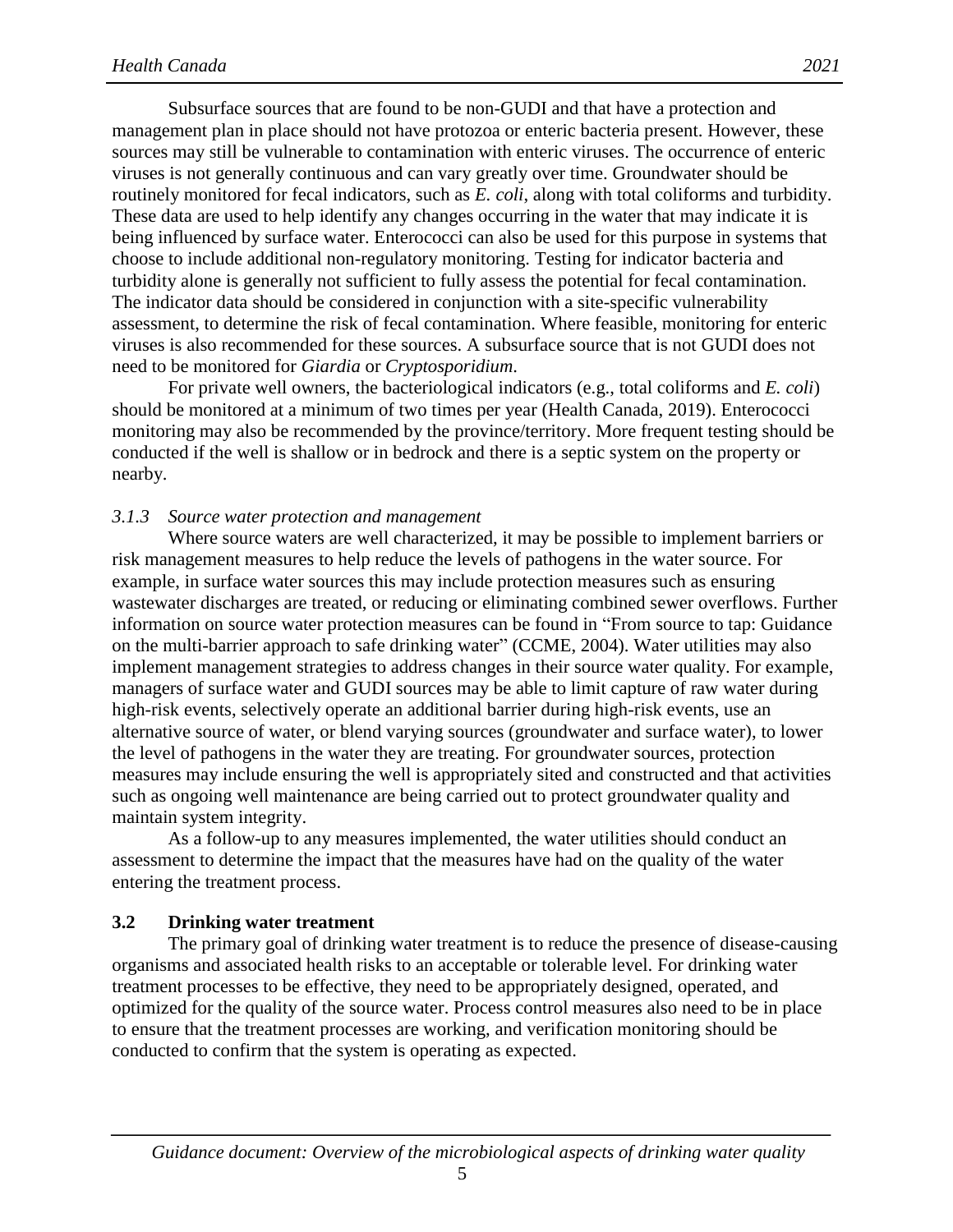#### <span id="page-9-0"></span>*3.2.1 Selection and optimization of treatment barriers*

In general, all water supplies derived from surface water or GUDI sources should include adequate filtration (or equivalent technologies) and disinfection to meet the minimum healthbased treatment goals for enteric viruses and protozoa. Source water assessments may determine that log reductions greater than the minimum requirements are necessary to produce water of an acceptable microbiological quality. For sources that are not GUDI but are determined to be vulnerable to viruses, adequate treatment should be in place to achieve the minimum healthbased treatment goal for enteric viruses.

Some water systems will have multiple redundant barriers, so that even if a given barrier fails, the water will continue to be adequately treated. In the case of systems with non-redundant or single barriers, all barriers must be working well to provide the required level of treatment. For these systems, failure of a single treatment barrier could lead to an increased risk of a waterborne disease outbreak. It is important to note that many treatment processes are interdependent and rely on optimal conditions upstream in the treatment process for efficient operation of subsequent treatment steps. For example, coagulation and flocculation should be optimized to effectively account for changes in NOM in order to adequately remove particles by filtration. Optimization may also include adjustments for seasonal variations.

There are numerous types and combinations of treatment processes that can be used to reduce the concentration of pathogens in the treated water to an acceptable level. The treatment barrier(s) selected may be relatively simple, consisting of only disinfection, or they can be complex, using combinations of pre-treatments, filtration, and disinfection. The choice of treatment processes will depend on many factors, including:

- the type and concentration of pathogens in the source water (including short-term water quality degradation);
- the type of source water;
- the physical and chemical qualities of the source water, in particular the concentration and character of NOM;
- the variability of the raw water quality, which may require seasonal adjustments of the treatment process to ensure optimal treatment performance at all times; and
- other practical or operational considerations.

Where possible, water utilities should evaluate the performance of existing and proposed treatment barriers/processes. Exact pathogen removal efficiencies will depend on the particulars of the water to be treated (e.g., the source water quality) and the treatment processes, including optimization. Specific log reduction rates can be established on the basis of demonstrated performance or pilot studies. Demonstration and challenge testing using pilot plant trials, or challenge trials with microbiological surrogates (such as bacillus spores, bacteriophages and microspheres) provide site-specific information on treatment plant performance and aid in optimization of the system. This can also help assess the performance of treatment barrier(s) under a variety of operating conditions. In addition to challenge testing, water systems can use approaches such as QMRA to assess how variations in treatment performance contribute to the overall risks in their water system.

Table 1 provides a summary of filtration technologies that are used for pathogen removal and the average pathogen log removal credits when these technologies are meeting the treatment limits for turbidity. As shown in the table, filtration can be a very effective method for removing protozoan pathogens. Many types of filtration, however, are less effective at removing enteric viruses due to their small size. Although not included in the table, waterborne bacterial

6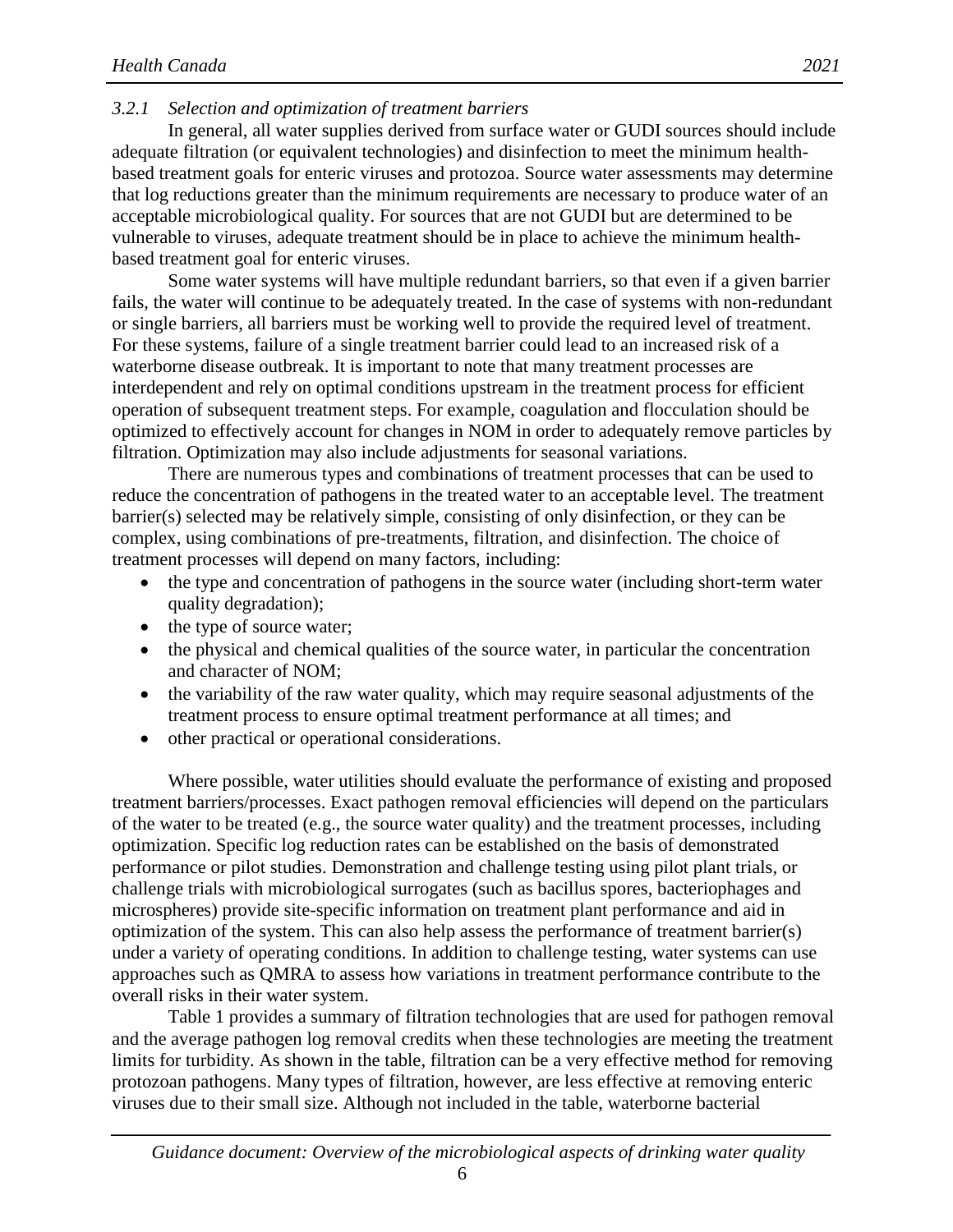pathogens can also be effectively removed using filtration technologies. Further information is available in the guidance document on waterborne pathogens.

| <b>Treatment</b><br><b>barrier</b>            | <b>Treatment limits</b><br>for turbidity            | Cryptosporidium<br>removal credit<br>(average)                                                                                 | <b>Giardia</b><br>removal credit<br>(average)                                                                                  | <b>Virus removal</b><br>credit (average)                                                                                                                                                                                                                 |
|-----------------------------------------------|-----------------------------------------------------|--------------------------------------------------------------------------------------------------------------------------------|--------------------------------------------------------------------------------------------------------------------------------|----------------------------------------------------------------------------------------------------------------------------------------------------------------------------------------------------------------------------------------------------------|
| Conventional<br>filtration                    | $\leq$ 0.3 NTU <sup>a</sup><br>Never exceed 1.0 NTU | $3.0$ $log$                                                                                                                    | $3.0 \log$                                                                                                                     | 2.0 log                                                                                                                                                                                                                                                  |
| Direct filtration                             | $\leq$ 0.3 NTU <sup>a</sup><br>Never exceed 1.0 NTU | $2.5 \log$                                                                                                                     | $2.5 \log$                                                                                                                     | $1.0 \log$                                                                                                                                                                                                                                               |
| Slow sand<br>filtration                       | $\leq 1.0$ NTU <sup>a</sup><br>Never exceed 3.0 NTU | $3.0$ $log$                                                                                                                    | $3.0$ $log$                                                                                                                    | 2.0 log                                                                                                                                                                                                                                                  |
| Diatomaceous<br>earth filtration              | $\leq$ 1.0 NTU <sup>a</sup><br>Never exceed 3.0 NTU | $3.0 \log$                                                                                                                     | $3.0$ $log$                                                                                                                    | $1.0 \log$                                                                                                                                                                                                                                               |
| Microfiltration                               | $\leq 0.1$ NTU <sup>b</sup>                         | Removal efficiency<br>demonstrated<br>through challenge<br>testing and verified<br>by direct integrity<br>testing              | Removal efficiency<br>demonstrated<br>through challenge<br>testing and verified<br>by direct integrity<br>testing              | Microfiltration<br>membranes may be<br>eligible for virus<br>removal credit when<br>preceded by a<br>coagulation step.<br>Removal efficiency<br>demonstrated<br>through challenge<br>testing and verified<br>by direct integrity<br>testing <sup>c</sup> |
| Ultrafiltration                               | $\leq 0.1$ NTU <sup>b</sup>                         | Removal efficiency<br>demonstrated<br>through challenge<br>testing and verified<br>by direct integrity<br>testing              | Removal efficiency<br>demonstrated<br>through challenge<br>testing and verified<br>by direct integrity<br>testing              | Removal efficiency<br>demonstrated<br>through challenge<br>testing and verified<br>by direct integrity<br>testing <sup>c</sup>                                                                                                                           |
| Nanofiltration<br>and reverse<br>osmosis      | $\leq 0.1$ NTU <sup>b</sup>                         | Removal efficiency<br>demonstrated<br>through challenge<br>testing and verified<br>by direct integrity<br>testing <sup>d</sup> | Removal efficiency<br>demonstrated<br>through challenge<br>testing and verified<br>by direct integrity<br>testing <sup>d</sup> | Removal efficiency<br>demonstrated<br>through challenge<br>testing and verified<br>by direct integrity<br>testing <sup>d</sup>                                                                                                                           |
| Riverbank<br>filtration/In-situ<br>filtration | N/A                                                 | Site-specific<br>determination <sup>e</sup>                                                                                    | Site-specific<br>determination <sup>e</sup>                                                                                    | Site-specific<br>determination <sup>e</sup>                                                                                                                                                                                                              |

**Table 1:** Treatment limits for turbidity and average log removal credits for various treatment barriers as specified in the *Guidelines for Canadian Drinking Water Quality*

<sup>a</sup> Must meet this value in 95% of measurements per filter cycle or per month.

b Must meet this value in 99% of measurements per operational filter period or per month. If measurement exceeds 0.1 nephelometric turbidity unit (NTU) for more than 15 minutes, membrane integrity should be investigated.

 $\epsilon$  Current direct integrity testing technologies for virus removal may not be able to verify  $> 2$  log removal. Acceptable verification methods should be approved by the responsible drinking water authority.

<sup>d</sup> Nanofiltration/ reverse osmosis membranes do not currently come equipped with direct integrity testing capability – acceptable verification methods should be approved by the responsible drinking water authority.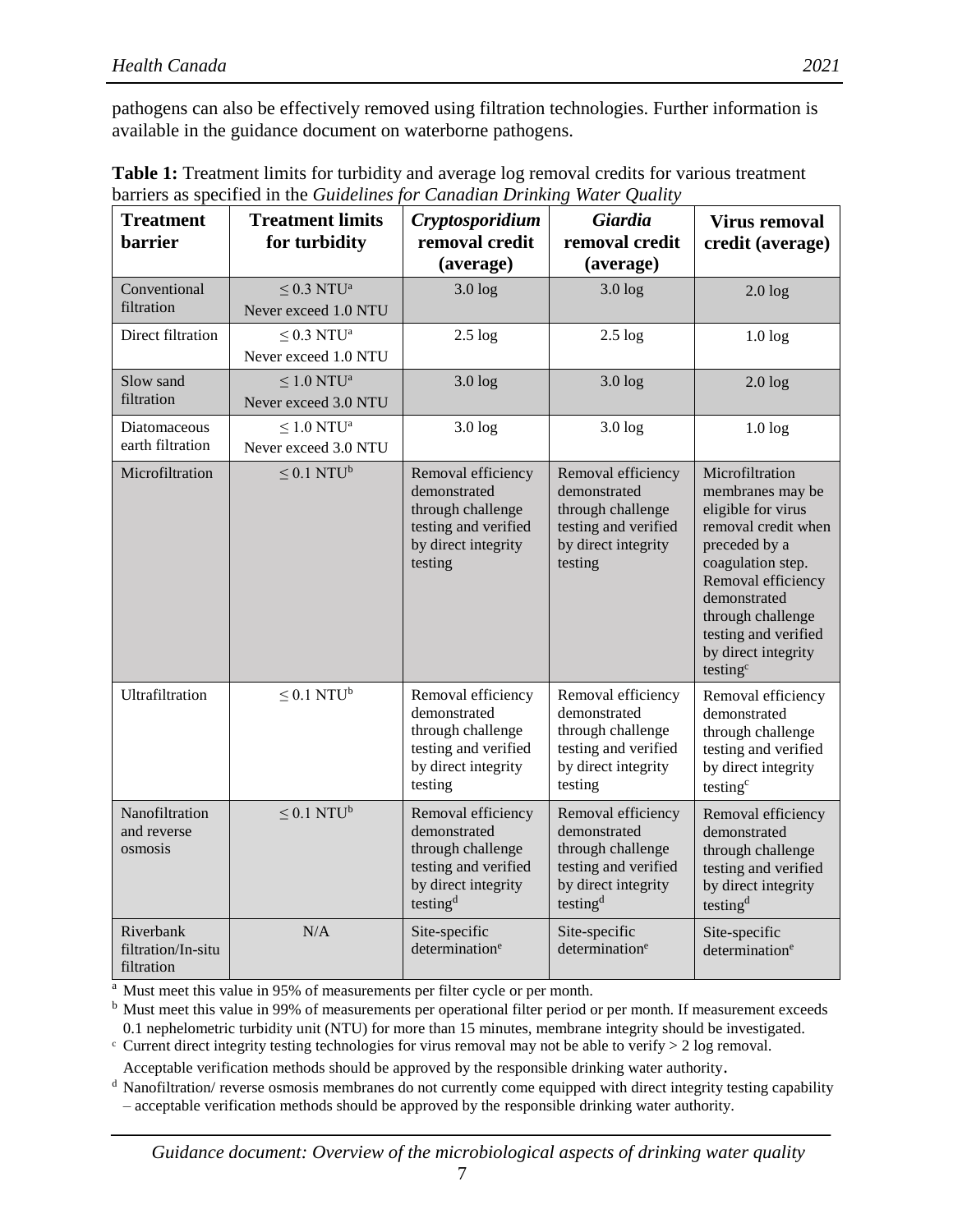<sup>e</sup> As required by the responsible drinking water authority.

Disinfection is used for two different objectives. The goal of primary disinfection is to inactivate microorganisms before the water enters the distribution system. The effectiveness of primary disinfection is dependent on the physical characteristics of the water, such as temperature, pH, NOM and turbidity, and on the pathogen and the type of disinfectant. For example, chlorine is highly effective at inactivating enteric viruses and enteric bacterial pathogens, and may be used as a primary disinfectant to meet the treatment goals for these groups of pathogens. On the other hand, it is not effective for *Cryptosporidium* inactivation in a drinking water system and other disinfectants, such as ozone and ultraviolet light (UV), are better choices than chlorine for meeting the health-based treatment goals for this organism.

The efficacy of chemical disinfectants is commonly described using the CT concept. CT is the product of "C" (the residual concentration of disinfectant, measured in mg/L) and "T" (the disinfectant contact time, measured in minutes) for a specific microorganism under defined conditions (e.g., temperature and pH). The contact time T is often calculated using a T10 value, which is defined as the detention time at which 90% of the water meets or exceeds the required contact time. To account for disinfectant decay, the residual concentration is usually determined at the exit of the contact chamber rather than using the applied dose or initial concentration. UV disinfection is described using the IT concept. IT is the product of light intensity "I" (measured in mW/cm2 or W/m2) and time "T" (measured in seconds) which results in a computed dose (fluence) in mJ/cm2 for a specific microorganism.

Disinfectants commonly used for primary disinfection include chlorine, ozone, chlorine dioxide and UV. Chloramine is generally not used for primary disinfection as it has a lower disinfecting power and requires very high CT values. The guideline technical documents for enteric viruses and enteric protozoa, as well as the guidance documents on NOM and waterborne pathogens, should be consulted for further information.

Secondary disinfection is practiced to provide a disinfectant residual throughout the distribution system. This has two main benefits: (1) maintaining a disinfectant residual helps limit the growth of biofilms within the distribution system; and (2) a drop in disinfectant residual concentration can serve as a sentinel for water quality changes, such as increased microbiological activity or physical integrity issues. Although no log inactivation credits are awarded for secondary disinfection processes, disinfectant residual monitoring can provide an early warning that contaminants have entered the distribution system. Variability in disinfectant residual concentrations (measured as the coefficient of variation) can be a useful indicator of biological stability. The only disinfectants that provide a disinfectant residual are chlorine-based, namely chlorine and chloramine.

For those water utilities using chloramination, it is important to optimize the process such that monochloramine formation is favoured and that the formation of di- and tri-chloramine are minimized. When measuring the residual concentration, it is important to determine the percent of monochloramine to total chloramine to check if organic chloramines are present; organic chloramines are undesirable because they provide little to no disinfection. By evaluating trends, water utilities can quickly observe any increase or decrease in concentrations and take appropriate action, if required (e.g., enhance monitoring, reform chloramines, boost residual). More information can be found in the guideline technical document on chloramines.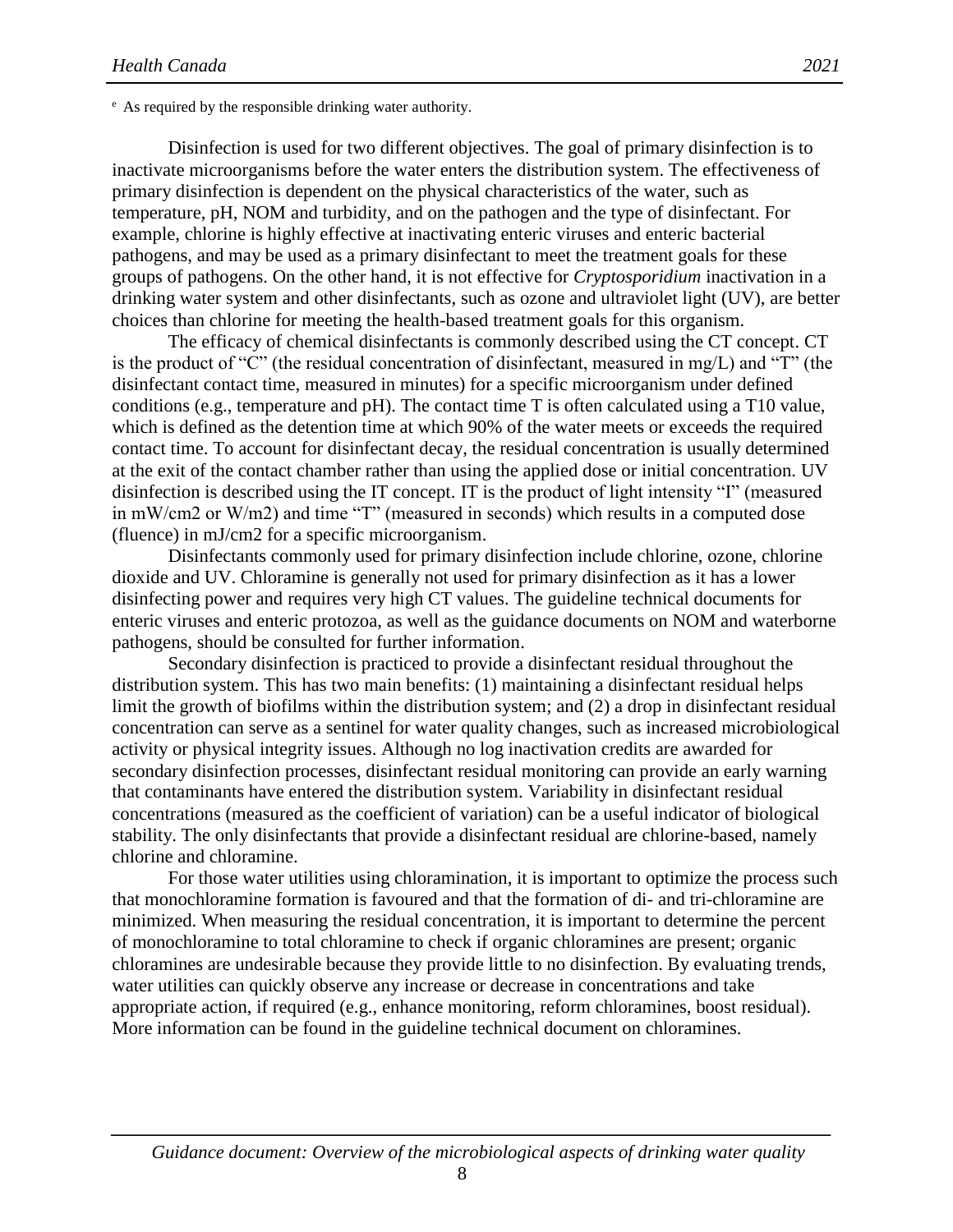#### <span id="page-12-0"></span>*3.2.2 Assessing water treatment processes*

As part of a robust treatment system that reliably produces microbiologically safe drinking water, process control measures are needed. Monitoring NOM, turbidity, and disinfectant residual are used as part of these control measures. Disinfection effectiveness will be impacted by these factors, as well as by pH and temperature.

Parameters related to NOM should be monitored to identify water quality changes and ensure that optimal coagulation conditions exist for pathogen removal. Other parameters are also helpful (e.g., total organic carbon for biostability control or chemical oxygen demand for oxidizability). More information is available in the guidance document on NOM.

Turbidity monitoring of the treated water is used for assessing the removal credits for the various filtration technologies. To achieve the average pathogen log removals for these various filtration technologies, turbidity measurements must, as a minimum, meet the treatment limits as recommended in the guideline technical document for turbidity. Systems that already meet the applicable treatment limits should strive to meet a treated water turbidity target of less than 0.1 NTU to ensure production of the highest water quality possible. Systems that are using filtration for reasons other than pathogen removal do not need to meet the treatment limits. However, it is good practice to ensure that water entering the distribution system has turbidity levels below 1.0 NTU. Systems may be allowed to have greater than 1.0 NTU based on their site-specific risk characterization. More information can be found in the guideline technical document on turbidity and in the guidance document on NOM.

Control, optimization and monitoring of disinfection processes are essential to ensure that the pathogens of concern are being inactivated to the level necessary, while minimizing the formation of disinfection by-products as much as possible. The health risks from consuming water that has not been adequately treated for pathogens is much higher than any health risk associated with disinfection by-products. Thus, disinfection must never be compromised by efforts to minimize disinfection by-products. It is also essential that the reduction in pathogen levels is achieved before drinking water reaches the first consumer in the distribution system.

The primary disinfection process should be continuously monitored to verify the required CT/IT is met at all times. Continuous monitoring is also recommended throughout the distribution system or grab samples should be frequently tested for disinfectant residuals (e.g., free chlorine or monochloramine).

#### <span id="page-12-1"></span>*3.2.3 Verification monitoring*

An important component of a source-to-tap approach is verification monitoring. Verification monitoring involves routinely monitoring the treated drinking water for an indicator organism that provides assurance that the treatment system is operating as expected.

*E. coli* and total coliforms are used as indicator organisms. They are routinely monitored as a confirmation that the treatment process control measures are working and that the water has been adequately treated and is, therefore, of an acceptable microbiological quality. Enterococci can also be used for these purposes when jurisdictions wish to include supplemental indicators. *E. coli*, total coliforms, and enterococci are more susceptible than some pathogens to many of the disinfectants commonly used in drinking water. Therefore, these indicators need to be used in conjunction with information on treatment performance to reliably produce drinking water of an acceptable quality. When used as part of a source-to-tap approach, the presence of these indicators in the water leaving the treatment plant indicates a serious breach in the treatment process. Actions should be carried out immediately (e.g., notifications, corrective actions) and the cause of the breach investigated. The guideline technical documents on *E. coli* and total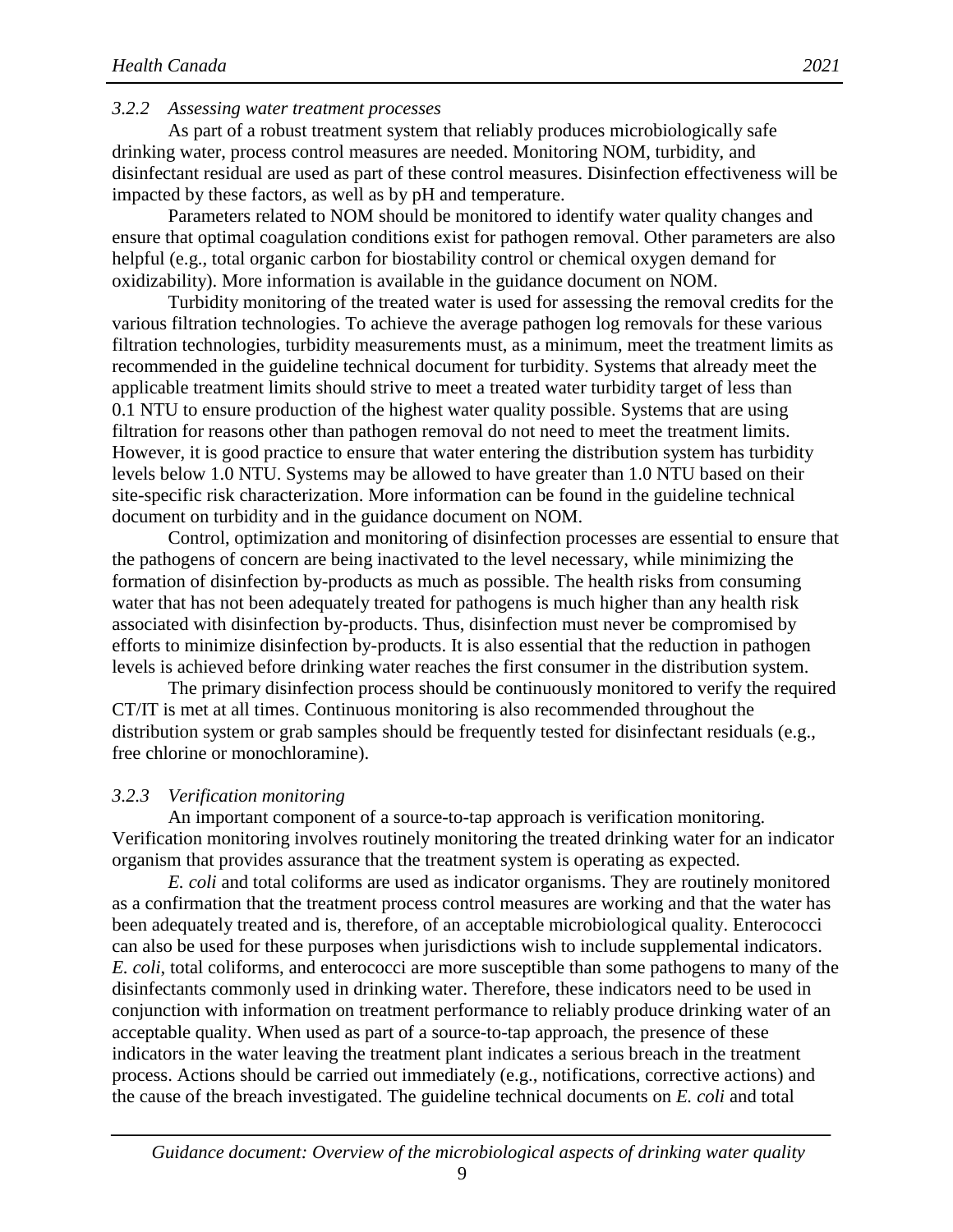coliforms, and the guidance document on enterococci, provide further information on the actions that should be taken.

#### <span id="page-13-0"></span>*3.2.4 Trained personnel*

The successful operation of any drinking water supply system (from private wells to large complex treatment plants) depends on the skills, abilities, and knowledge of the responsible owners and operators. Individuals need to understand the impact their activities and decisions can have on the quality and safety of the water being produced. It is therefore important that these individuals have the appropriate type and level of training for their systems. Training can include studies at post-secondary institutions, water association training courses, in-house training and mentoring programs, on-the-job experience in consultation with other trained operators or government specialists, workshops, seminars, courses, and conferences (CCME, 2004). Training should be an ongoing process to ensure owners and operators maintain and update their skills, and are kept informed of new regulatory requirements. It is recommended that jurisdictions have in place programs that ensure responsible individuals are properly trained and certified.

#### <span id="page-13-1"></span>**3.3 Distribution system integrity**

Properly managed distribution systems are important for maintaining the water quality as it is delivered to consumers. Ideally, there should be minimal change in water quality in the distribution system, a concept referred to as maintaining biological stability. To maintain biological stability, a distribution system management plan should be in place. This may include: identification of a system's vulnerabilities and the corresponding risk management plan for preventing and handling contamination events; required maintenance activities; frequencies and locations for monitoring water quality parameters; and documentation requirements for adverse events and corrective actions. For water utilities that are using chloramination, as well as utilities with ammonia in the source water, a nitrification monitoring program is also recommended. Further information can be found in the guideline technical documents on chloramines, nitrate and nitrite, and ammonia.

#### <span id="page-13-2"></span>*3.3.1 Distribution system monitoring*

A distribution system monitoring program should be designed and implemented to establish baseline conditions, monitor changes and detect ongoing or potential contamination events.

The parameters included for routine monitoring should be based on a system-specific assessment and meet the requirements of the responsible drinking water authority. Monitoring should be carried out throughout the entire distribution system particularly in areas with long retention times (e.g., dead-ends and poor hydraulics) or that have demonstrated deteriorating water quality. The frequency of monitoring should be based on system-specific characteristics such as the type and size of the system and the vulnerability of the system to changes in water quality. Changes in the trend of distribution system parameters should trigger more frequent monitoring. The guidance document on monitoring biostability of drinking water distribution systems discusses a full range of options, including rapid methods (e.g., ATP, turbidity), laboratory methods (e.g., bacterial indicators, heterotrophic plate counts) and advanced methods (e.g., flow cytometry, molecular methods).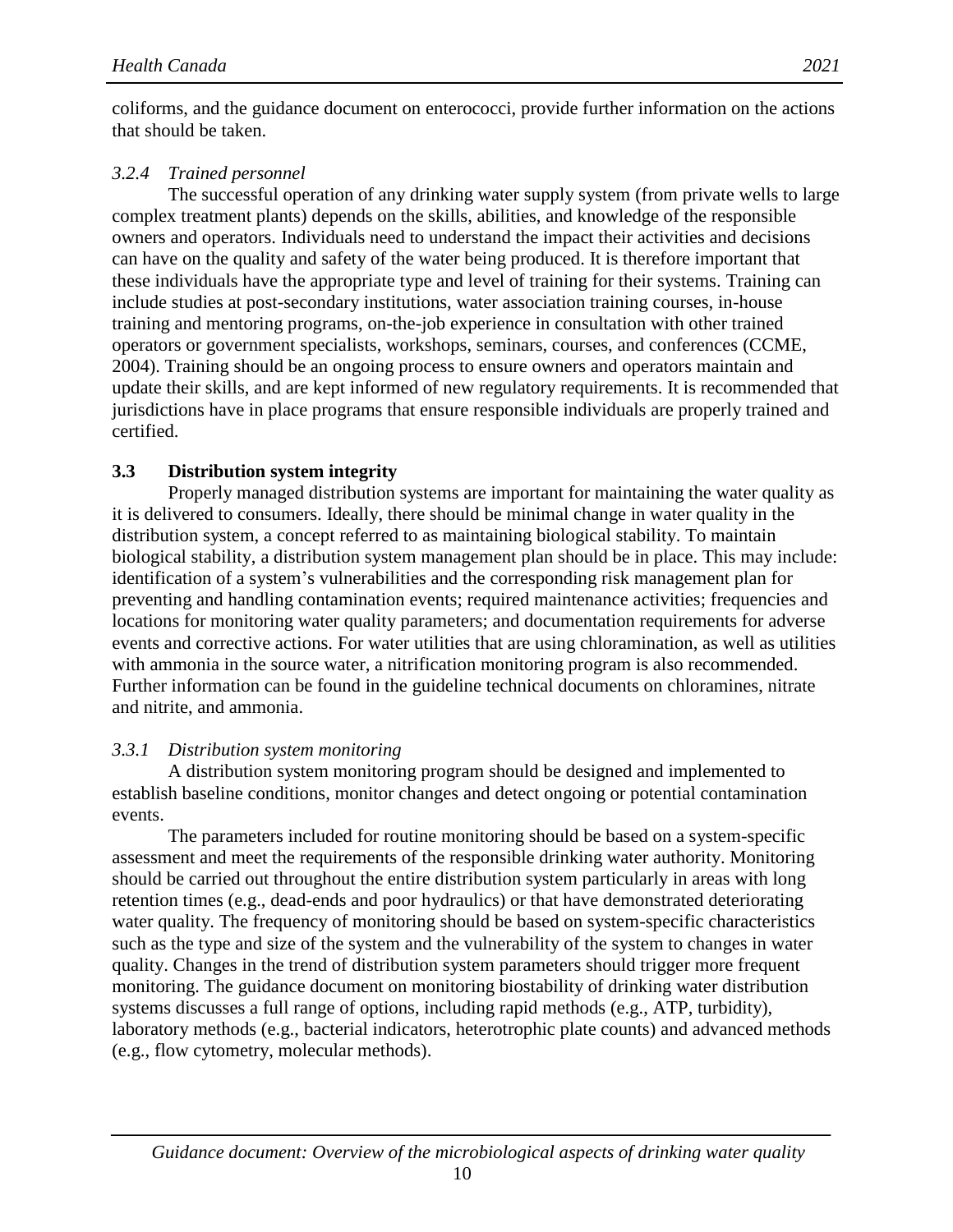## <span id="page-14-0"></span>*3.3.2 Distribution system operation and management*

A well-maintained and operated distribution system is a critical component of providing safe drinking water. Examples of best management practices for minimizing risks in the distribution system are discussed in the various guideline and guidance documents and include:

- treatment optimization to minimize nutrients entering into the system;
- managing water age;
- managing impacts of water temperature;
- maintaining an effective disinfectant residual;
- maintaining pH within  $\pm 0.2$  units;
- keeping the distribution system clean;
- maintaining positive pressure; and
- minimizing physical and hydraulic disturbances.

Monitoring the water quality in the distribution system is used to determine when water quality changes occur. If water quality changes lead to the release of contaminants at concentrations that may cause public health problems, corrective actions, which may include the issuance of a boil water advisory, should be implemented. A guidance document on issuing and rescinding boil water advisories is available as part of the GCDWQ.

## <span id="page-14-1"></span>**3.4 Communication and public education**

An important component of the source-to-tap approach is helping consumers understand the quality of their drinking water and the role they play in maintaining this quality. This could include informing the public of activities such as service disruptions, water quality testing results, and boil water advisories. It can also include engaging the public in aspects of the drinking water program such as source water protection and the development of infrastructure projects. Further information can be found in CCME (2004).

Although it is generally outside the scope of drinking water utilities, premise plumbing is included in the overall source-to-tap approach. It is important that the quality of the water delivered to consumers not result in premise plumbing issues, such as leaching of lead, and that activities within a consumer location not adversely affect the distribution system, such as contamination through cross-connections. Consumers should also be made aware of how to avoid deterioration of water quality within their premise plumbing, including maintaining hot water temperatures sufficient to minimize the growth of opportunistic pathogens such as *Legionella.* The key to managing many premise plumbing concerns is consumer education. This becomes particularly important as premise plumbing becomes more complex with dual plumbing and water reuse systems.

## <span id="page-14-2"></span>**4.0 References**

CCME (2004). From source to tap: Guidance on the multi-barrier approach to safe drinking water. Produced jointly by the Federal-Provincial-Territorial Committee on Drinking Water and the Canadian Council of the Ministers of the Environment Water Quality Task Group. Available at [www.ccme.ca/assets/pdf/mba\\_guidance\\_doc\\_e.pdf](http://www.ccme.ca/assets/pdf/mba_guidance_doc_e.pdf)

Health Canada (2019). Be Well Aware – Information for private well owners. Government of Canada. Available at [https://www.canada.ca/en/health-canada/services/publications/healthy-living/water-talk-information-private-well](https://www.canada.ca/en/health-canada/services/publications/healthy-living/water-talk-information-private-well-owners.html)[owners.html](https://www.canada.ca/en/health-canada/services/publications/healthy-living/water-talk-information-private-well-owners.html)

WHO (2004) Managing microbial water quality in piped distribution systems Edited by R. Ainsworth Published by IWA Publishing on behalf of the World Health Organization. A report on microbial contaminants and growth of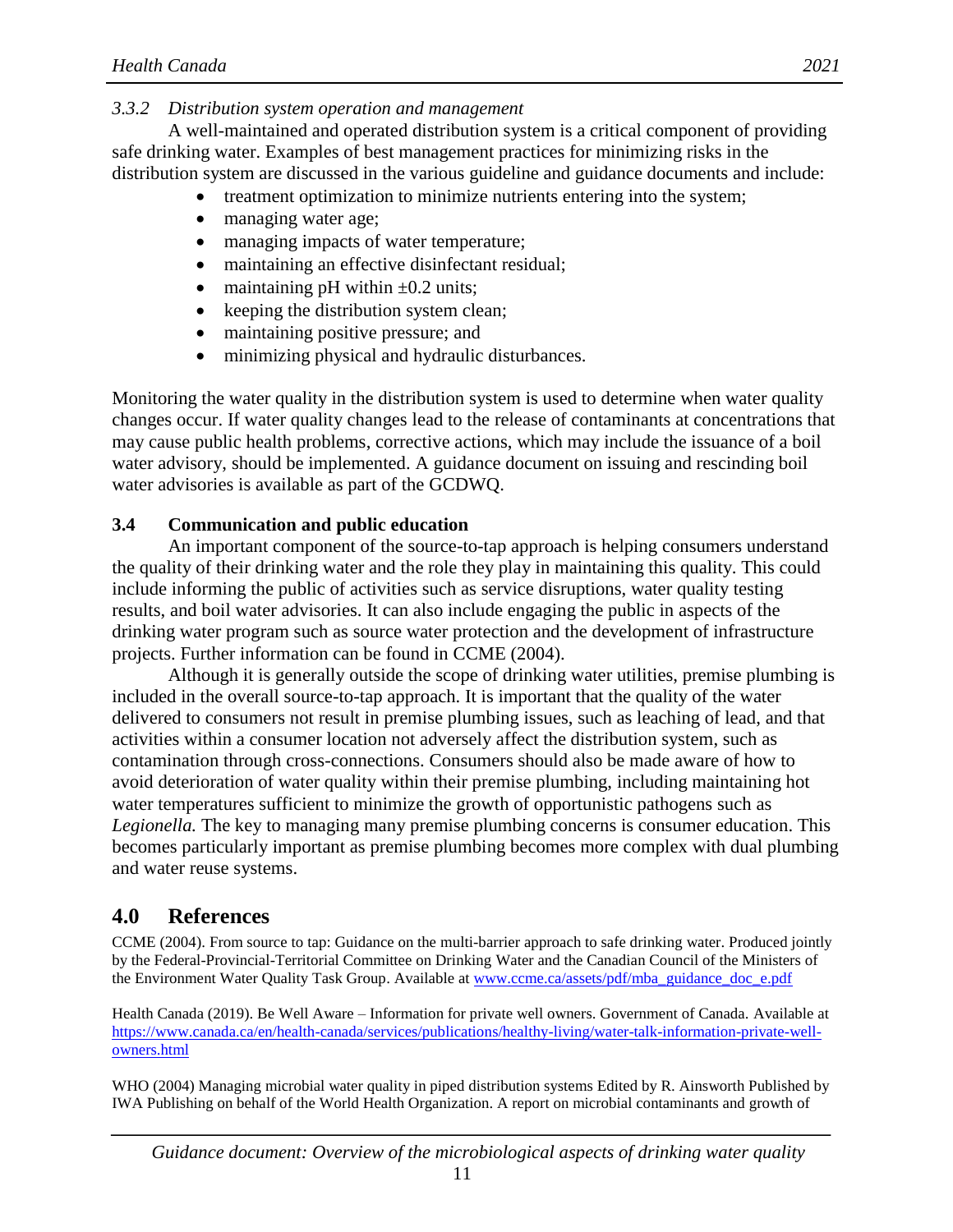microorganisms in distribution networks and the practices that contribute to ensuring drinking-water safety in piped distribution systems [http://www.who.int/entity/water\\_sanitation\\_health/dwq/en/safepipedwater.pdf](http://www.who.int/entity/water_sanitation_health/dwq/en/safepipedwater.pdf)

## <span id="page-15-0"></span>**5.0 Further reading**

Guideline Technical Documents (GTD) and Guidance Documents (GD):

- Ammonia (GTD 2013)
- Bromate  $(GTD 2018)$
- Chloral hydrate  $(GD 2008)$
- Chloramines  $(GTD 2020)$
- Chlorine  $(GTD 2009)$
- Chlorite and chlorate  $(GTD 2008)$
- Enteric protozoa: *Giardia* and *Cryptosporidium* (GTD 2019)
- $\bullet$  Enteric viruses (GTD 2019)
- *Escherichia coli* (GTD 2020)
- $\bullet$  Haloacetic acids (GTD 2008)
- Issuing and rescinding boil water advisories in Canadian drinking water supplies  $(GD -$ 2015)
- Monitoring the biological stability of drinking water in distribution systems (for public consultation) (GD- 2020)
- Natural organic matter in drinking water (2020)
- *N*-Nitrosodimethylamine (GTD 2011)
- Nitrate and nitrite  $(GTD 2013)$
- The use of enterococci bacteria as indicators in Canadian drinking water supplies (GD 2020)
- The use of quantitative microbial risk assessment in drinking water  $(GD 2019)$
- Total coliforms  $(GTD 2020)$
- Trihalomethanes  $(GTD 2006)$
- Turbidity  $(GTD 2012)$
- Waterborne pathogens (for public consultation)  $(GD 2020)$

All of the "Further reading" documents are available at

https://www.canada.ca/en/health-canada/services/environmental-workplace-health/reportspublications/water-quality.html#tech\_doc